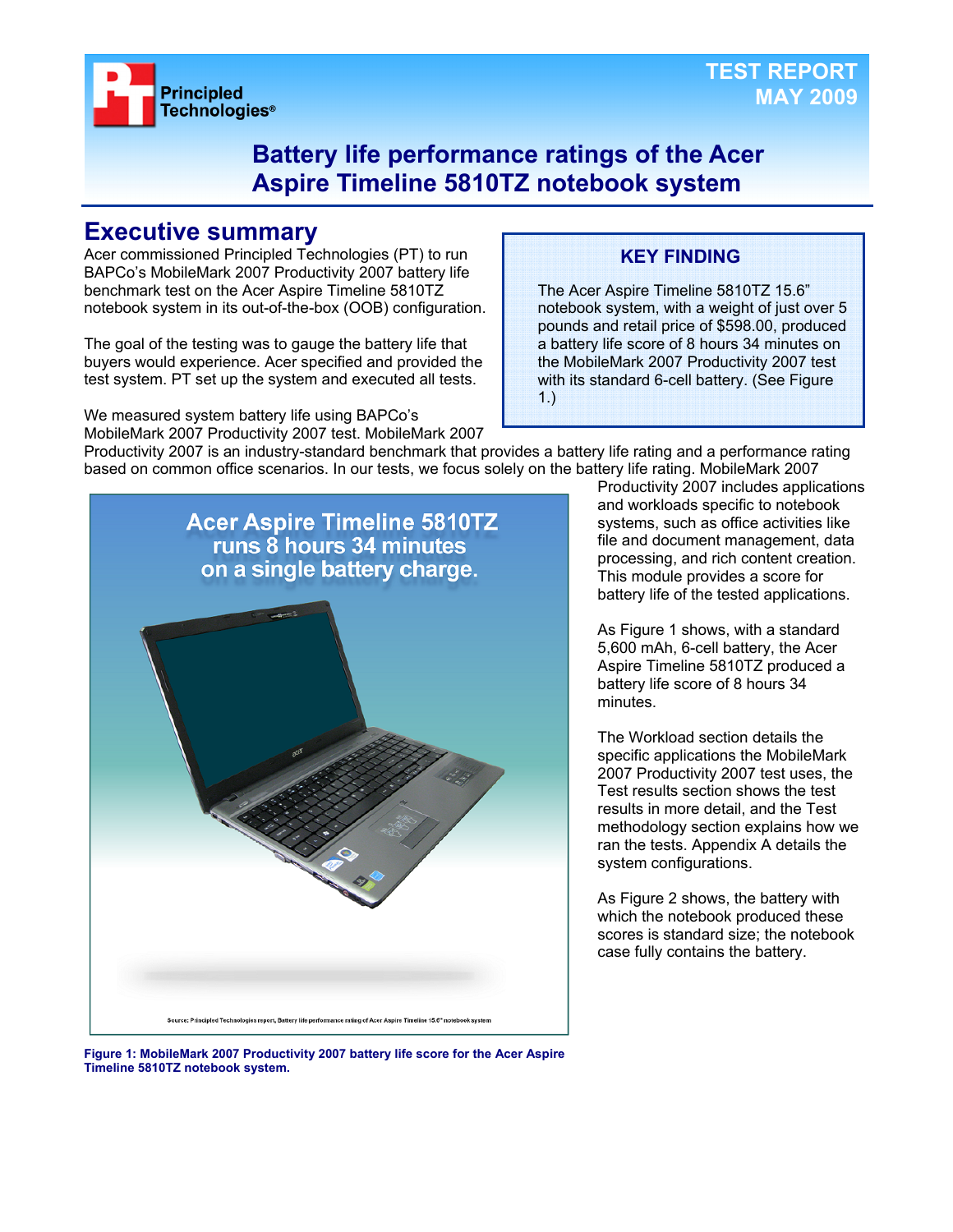

**Figure 2: Alternate view of the Acer Aspire Timeline 5810TZ notebook system. The notebook case fully contains the battery.** 

### **Workload**

Our goal was to see how long the Acer Aspire Timeline 5810TZ notebook battery would last running BAPCo's MobileMark 2007 Productivity 2007 battery life benchmark test. MobileMark 2007 is an industry-standard benchmark BAPCo created to measure system battery life and performance.

MobileMark 2007 Productivity 2007 consists of the following applications and corresponding tasks: Microsoft Project 2003 (project management), Microsoft Excel 2003 (calculation sheets), Microsoft Outlook 2003 (emails, calendars, scheduler), Microsoft PowerPoint 2003 (slide presentations), Microsoft Word 2003 (formatted text documents), WinZip Computing and WinZip Pro 10.0 (compressed archives), Adobe Photoshop CS2 (manipulated and compressed images), Adobe Illustrator CS2 (manipulated images), and Adobe Flash 8 (vector graphics, animation).

MobileMark 2007 measures system battery life in minutes. MobileMark 2007 records system battery life at the start of the Productivity 2007 benchmark, and repeats the benchmark workload until the system battery life is depleted, or until the notebook

system powers down due to low battery life. At the 7 percent battery life setting, MobileMark 2007 records a timestamp once per minute. At the end of the benchmark, it compares the beginning timestamp to the final (last recorded) timestamp. MobileMark 2007 derives its system battery life rating as the number of minutes between the start and end timestamps.

We followed the run rules that MobileMark 2007 specifies here: http://www.bapco.com/support/mobilemark2007/Manual/rules.html.

## **Test results**

Figure 3 presents the MobileMark 2007 Productivity 2007 median battery life rating for the Acer Aspire Timeline 5810TZ notebook system. We conducted one conditioning run followed by three Official MobileMark 2007 Productivity 2007 runs. (Complete test results appear in Appendix B.)

Because screen brightness can affect the amount of energy a system consumes, we check the brightness of every system we test and adjust it when necessary. We set the levels of brightness to match as closely as possible and to meet MobileMark's required minimum brightness of 60 nits. We tested the system at 68 nits.

|                                          | Acer Aspire Timeline 5810TZ (68 nits) |
|------------------------------------------|---------------------------------------|
| <b>MobileMark 2007 Productivity 2007</b> |                                       |
| Battery life score (hours: minutes)      | 8:34                                  |

**Figure 3: MobileMark 2007 Productivity 2007 scores for the Acer Aspire Timeline 5810TZ notebook system we tested.**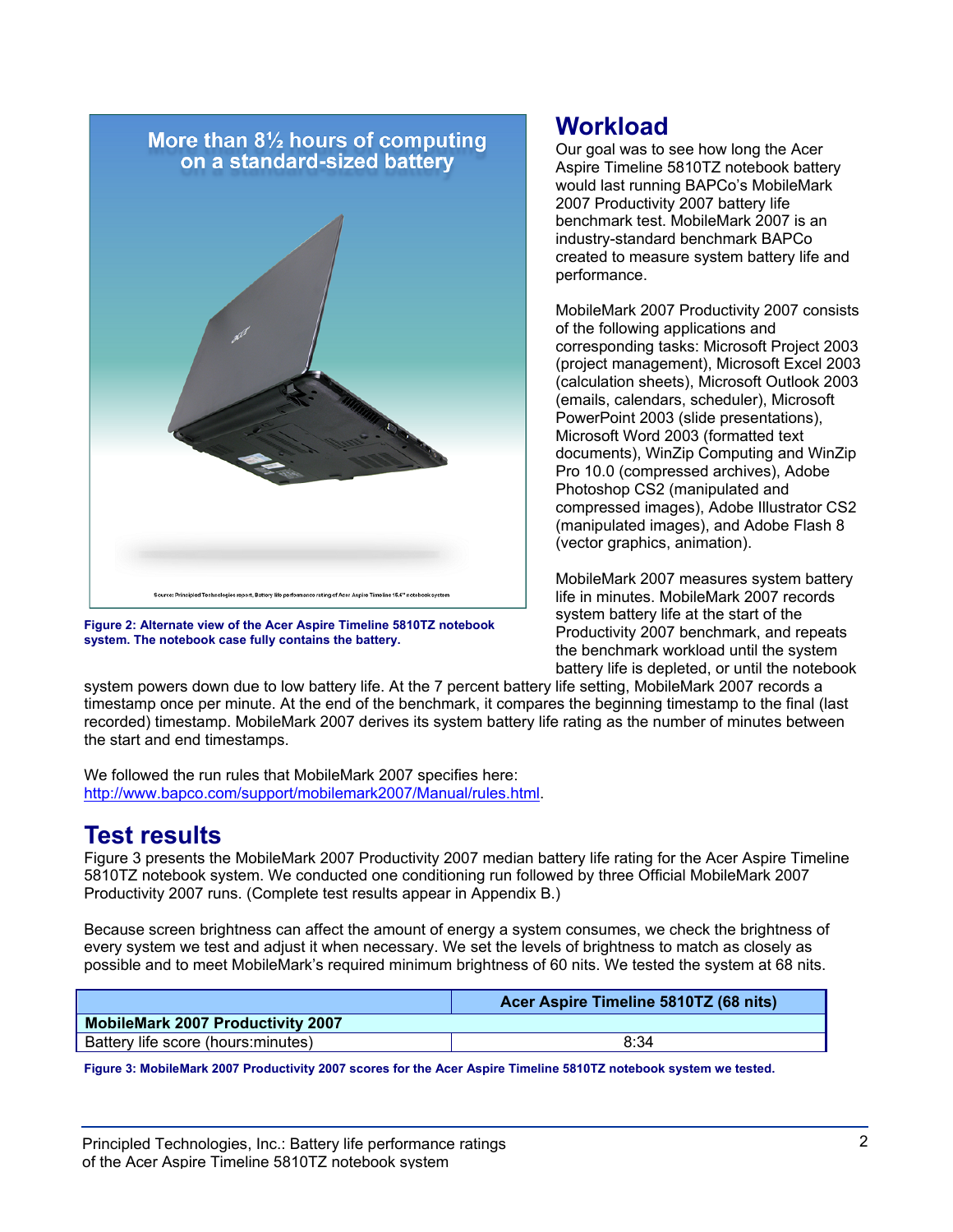# **Test methodology**

This section details the methodologies we followed in testing the system.

#### **Initial setup**

When the system arrived, we unpacked it and set it up. We went through the following process with Windows Vista Home Premium the first time we booted it:

- 1. At the Set up Windows screen, select United States, English and U.S. keyboard, and click Next.
- 2. At the Microsoft and Manufacturer End User License Agreements, select Yes, I accept them, and click Next.
- 3. Enter a user name.
- 4. Leave the password blank, and click Next.
- 5. Name the computer with its model, and click Next.
- 6. At the Help protect Windows automatically screen, click Ask me later (because our goal is to test the PC as it came directly out of the box).
- 7. At the Review your time and date settings, select Eastern Time, and click Next.
- 8. At the Thank you screen, click Start.
- 9. At the MyWinLocker Initialization dialog, click Start.
- 10. Type confirm a master password Password1, and click Next.
- 11. Click Ok to exit MyWinLocker.
- 12. At the registration screen, select No, from the reseller question, and click Next.
- 13. Fill out the registration information, uncheck the box for services and updates, and click Next.
- 14. Select Personal use and Place of Purchase, and click Register.

#### **Capturing an image of the hard drive**

We used Symantec's Ghost product to capture an exact image of the hard disk. We followed this process to capture the image:

- 1. Restart the computer.
- 2. Insert a bootable network CD.
- 3. At the Current Configuration dialog screen, press the Escape key to accept the automatic network options.
- 4. At the DOS command prompt, use the net use command to map a network drive to the dedicated Ghost image server: type net use  $z: \{\gh{\oslash} x\}$  and press Enter.
- 5. Type  $z:$  to change to the mapped drive.
- 6. Type ghost and press Enter.
- 7. At the Symantec Ghost screen, click OK.
- 8. Select Local→Disk→To Image.
- 9. Click OK.
- 10. Select the Primary disk, and click OK.
- 11. Click Save.
- 12. At the Compress Image dialog, select Fast.
- 13. At the Proceed dialog, select Yes.
- 14. When the ghost image is complete, click OK, and exit Ghost.
- 15. Reboot the computer.

#### **MobileMark 2007**

#### **Antivirus software conflicts**

MobileMark 2007 is not compatible with any virus-scanning software, so we uninstalled any such software that is present on the notebook PCs before we installed the benchmark.

#### **Pre-installed software conflicts**

MobileMark 2007 installs the following applications, which its test scripts employ:

- $\bullet$  Adobe Photoshop 6.0.1
- InterVideo WinDVD 6.0
- $\bullet$  Macromedia Flash 5.0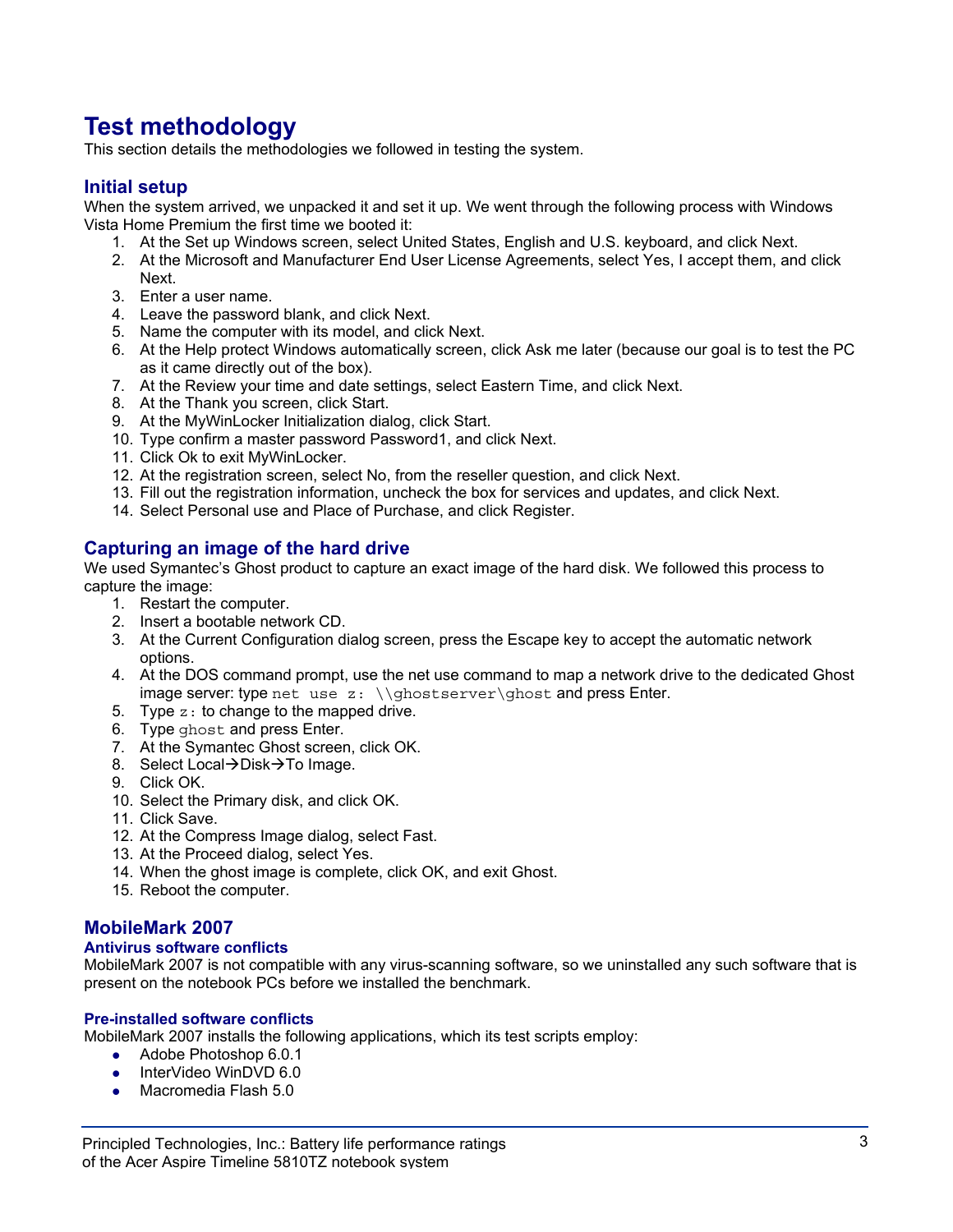- $\bullet$  Microsoft Excel 2002
- Microsoft Outlook 2002
- Microsoft PowerPoint 2002
- Microsoft Word 2002
- Netscape Communicator 6.01
- Network Associates McAfee VirusScan 5.13
- WinZip Computing WinZip 8.0

If any of these applications are already on the system under test, they could cause problems with the benchmark due to software conflicts. To avoid any such issues, before we installed the benchmark, we uninstalled all conflicting pre-installed software applications, including different versions of any of the programs MobileMark uses.

#### **Displaying brightness and power settings**

Because the brightness of a notebook's display affects its battery life, BAPCo requires that, before you test with MobileMark 2007, you make sure the brightness of the notebook's monitor is greater than or equal to 60 nits on a completely white screen while the notebook is unplugged and running on battery power. The measurement follows the standards from the Video Electronics Standards Association (www.vesa.org/Standards/summary/2001\_6a.htm).

We complied with this standard for all the tests we ran by setting the notebook PC's brightness as close to 60 nits as we could without going below that brightness level. We used the following procedure, which assumes we began with the notebook plugged into the power supply, to meet this requirement before we started each test:

- 1. To create a completely blank, white screen, open Microsoft Paint by clicking Start $\rightarrow$ All Programs→Accessories→Paint.
- 2. Open the Attributes by pressing Ctrl+E.
- 3. Enter dimensions that are larger than the current screen resolution. For example, if the screen resolution is 1280 x 800, type 1600 for Width and 1200 for Height.
- 4. Click OK.
- 5. Press Ctrl+F to view the bitmap image and render the screen totally white.
- 6. Wait 45 minutes to allow the screen to warm.
- 7. Unplug the notebook from the power supply, and measure the display's brightness using a luminance meter in the center of the screen. (We use the Gossen Mavolux5032C.)
- 8. If the reading is below or significantly greater than 60 nits, use the notebook's keyboard screenbrightness-adjustment keys to bring the display as close to 60 nits as possible, then retest.
- 9. Allow the notebook to run on battery power for 10 minutes, re-measure the display, and adjust the brightness up or down as necessary.
- 10. Verify that the notebook saved the brightness setting by plugging in the system, unplugging it, and taking another reading. If the notebook did not save this setting, use its power-management application(s) to set the brightness appropriately, and save that setting.

#### **MobileMark 2007 Auto-configuration Tool**

This tool supports three levels of configuration:

- 1 . Only make changes that are REQUIRED in order for the benchmark to run.
- 2 . Additionally, make changes that are RECOMMENDED for repeatable results.
- 3 . Additionally, make changes that help ensure best results.

We choose Level 3 in the Auto-configuration tool unless the client specifically asks us to choose a different level or to manually set the power options.

The MobileMark Auto-configuration tool makes the following configuration changes at each of the three levels:

#### **Level 1—Required**

- Creates and activates a new power scheme that it names MobileMark 2007.
- Disables hibernate, standby, and display standby.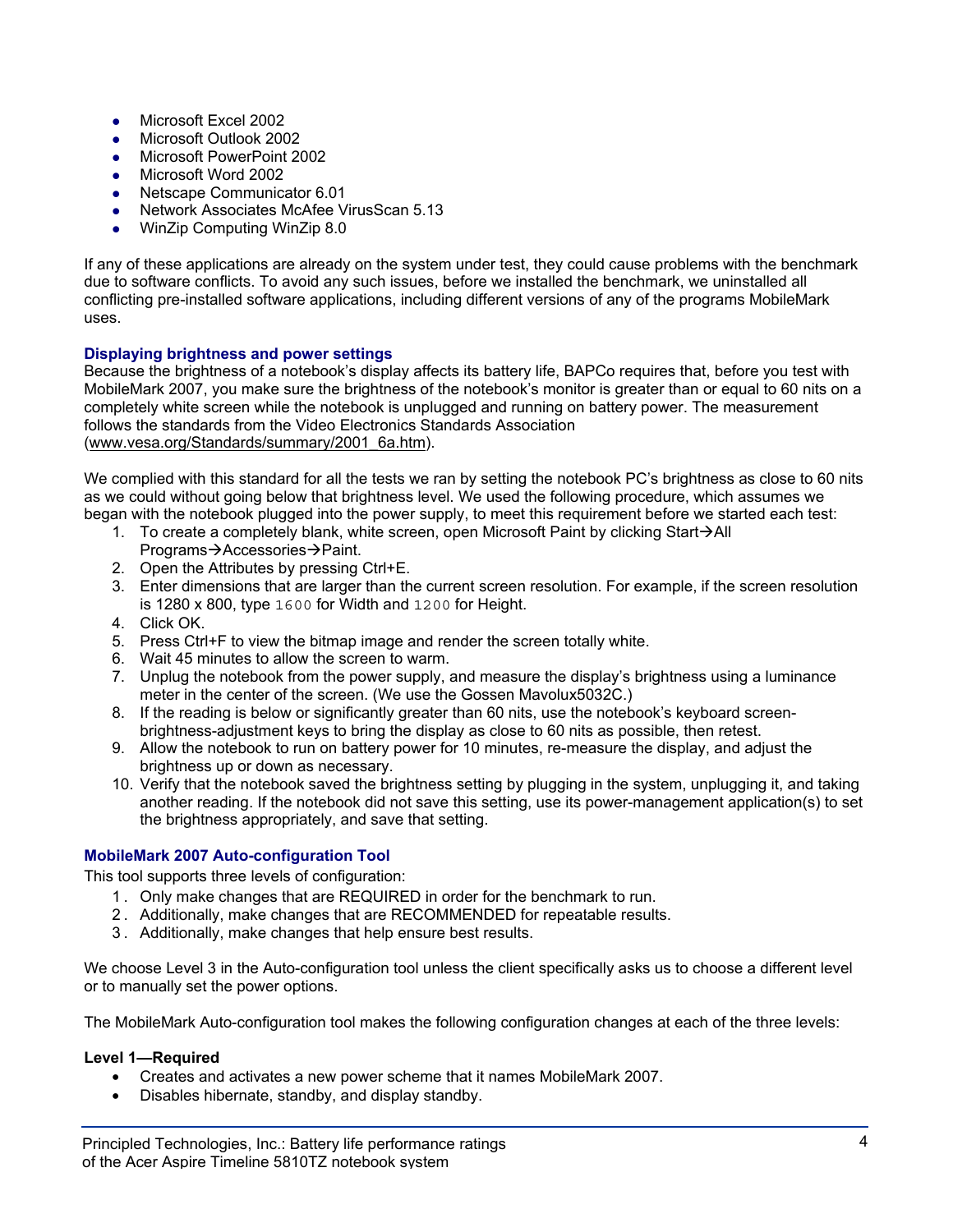- Sets hard drive timeout and CPU power management.
- See the following POWER SCHEMES section for details on this scheme.
- Disables Screen Saver.
- Disables Windows Update.
- Disables Desktop Cleanup Wizard.
- Disables User Account Control (UAC).
- Disables Sidebar.

#### **Level 2—Recommended**

- Completes Level 1 steps.
- Disables Windows Security Center warning messages.
- Disables Windows Firewall.
- Disables incoming Remote Desktop connections.
- Disables Windows Error Reporting to Microsoft.
- Prevents the Welcome Center from running at startup.

#### **Level 3—Best scores**

- Completes Level 1 and Level 2.
- Disables Windows Defender.

#### **Power schemes**

The MobileMark Auto-configuration tool creates a MobileMark 2007 power scheme which makes the following power option changes:

- a . Additional settings:
- Require a password on wakeup: No
- b . Hard disk:
	- Turn off hard disk after: 3 minutes
- c . Wireless Adapter Settings:
	- Power Saving Mode: Maximum Power Saving
- d. Sleep:
	- Sleep after: Never
- e . USB settings
	- USB selective suspend setting: Enabled
- f . Power buttons and lid:
	- Lid close action: Do nothing
	- Power button action: Shut down
	- Sleep button action: Sleep
	- Start menu power button: Shut down
- g . PCI Express:
	- Link State Power Management: Maximum power savings
- h . Processor power management:
	- Minimum processor state: 5%
	- Maximum processor state: 100%
- i. Search and Indexing:
	- Power Savings Mode: Power Saver
- j. Display:
	- Turn off display after: Never
	- Adaptive display: Off (Extends the time that Windows waits to turn off the display)
	- Display brightness: 100% (We then adjust the brightness % to be no less than 60 nits)
- k . Multimedia settings:
	- When sharing media: Prevent idling to sleep
- I. Battery:
	- Critical battery action: Shut down (on battery), Do nothing (plugged in)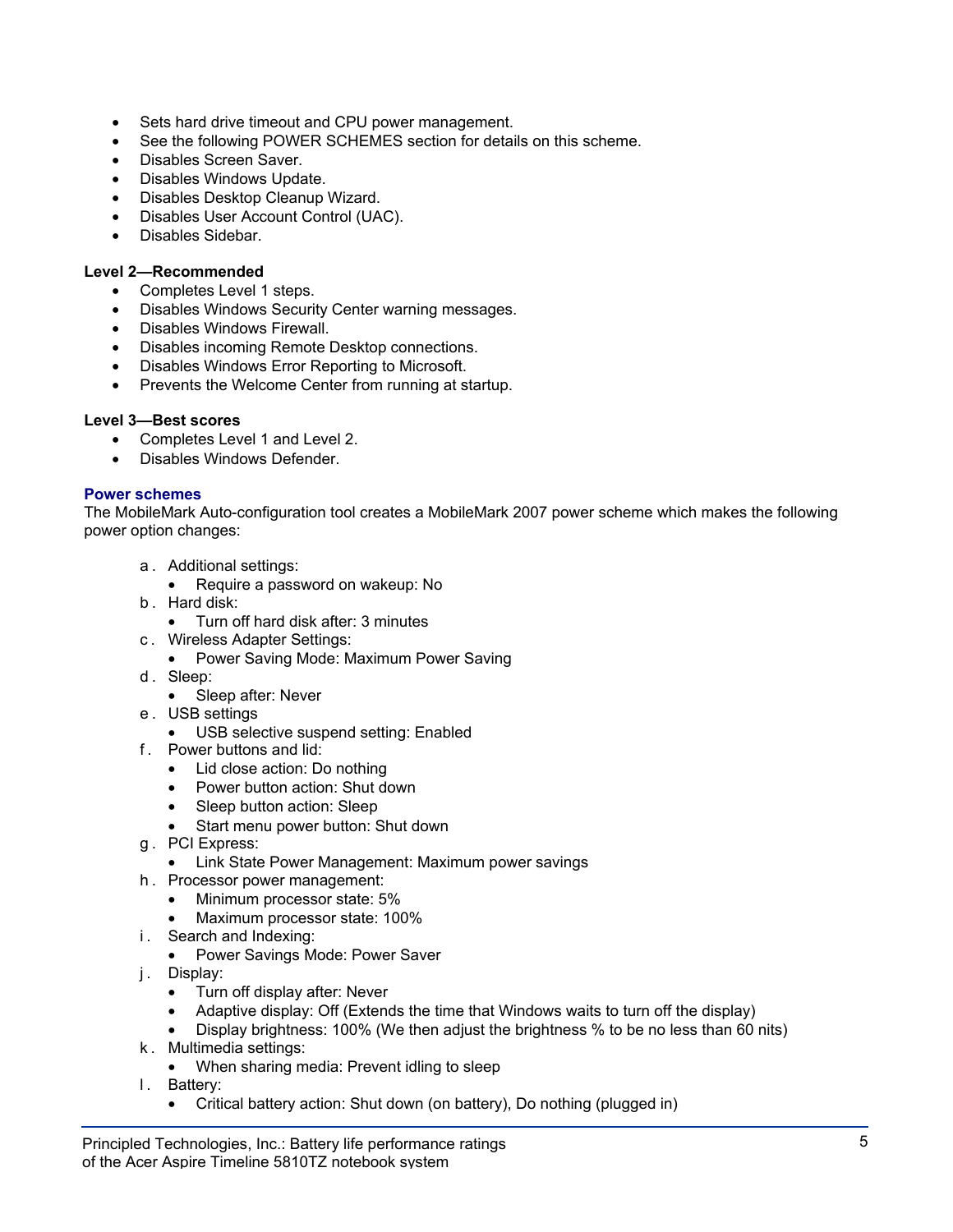- Low battery level: 0%
- Critical battery level: 0%
- Low battery notification: Off
- Low battery action: Do nothing

#### **Installing MobileMark 2007**

- 1. Reset the notebook to the base image using Symantec's Ghost product.
- 2. Turn off the wireless network adapter by using the external toggle switch.
- 3. Insert the MobileMark 2007 Install DVD in the notebook PC's DVD drive.
- 4. At the Welcome screen, click Next.
- 5. Accept the license agreement, and click Next.
- 6. At the Ready to Install the Program screen, click Install.
- 7. Run the BAPCo Auto-configuration tool, v.1.3.2, to set the power options:
	- a. Insert the Auto-configuration tool in the notebook PC's DVD drive.
	- b. Double-click BAPCo AutoConfig.exe.
	- c. Type M to choose MobileMark 2007.
	- d. Type 3 to choose the changes that produce the best possible scores.
- 8. Adjust the screen brightness to no less than 60 nits:
	- a. Click the Windows start button, and type power options in the Windows Start Search box.
		- b. Click Change plan settings.
		- c. Click Change advanced power settings.
		- d. Expand the Display option, and change the Display brightness on battery and plugged in, to the correct percentage that produces no less than 60 nits.
- 9. Disable automatic disk defragmentation:
	- a. Click the Windows start button, and type disk defragmenter in the Windows Start Search box.
	- b. Uncheck the box next to Run on a schedule.
- 10. Disable System Protection:
	- a. Click the Windows start button, and type System in the Windows Start Search box.
	- b. Click System Protection.
	- c. Uncheck all disks that are protected, and click Apply.
- 11. Disable Windows Desktop Search indexing:
	- a. Click the Windows start button, and type Indexing Options in the Windows Start Search box.
	- b. Click Modify.
	- c. Click Show all locations.
	- d. Under Summary of selected locations, highlight each Included Location listed, which will automatically take you to the indexed location.
	- e. Under Change selected locations, uncheck the boxes next to each indexed location.
- 12. Defragment the hard drive(s):
	- a. Click the Windows start button, and type disk defragmenter in the Windows Start Search box.
	- b. Click Defragment now.

#### **Conditioning the battery**

- 1. Plug the AC power adapter into the notebook PC, and completely charge the battery.
- 2. Install MobileMark 2007 v1.05, following the steps we outlined in the Installing MobileMark 2007 section earlier in this section.
- 3. Double-click the MobileMark 2007 icon on the desktop.
- 4. Highlight the Productivity 2007 item in the left panel.
- 5. Type System Conditioning as the name for this test in the Project Name field at the top-right panel, and click Next Step.
- 6. If MobileMark lists no problems or warnings, click Next Step. If it does list any problems or warnings, close MobileMark 2007, and correct the problem(s) before proceeding.
- 7. Unplug the AC power adapter. The Productivity 2007 test begins immediately.
- 8. The test is complete when the notebook PC has fully depleted its battery and is no longer operational when running on battery power.
- 9. Plug the AC power adapter into the notebook PC, and completely charge the battery.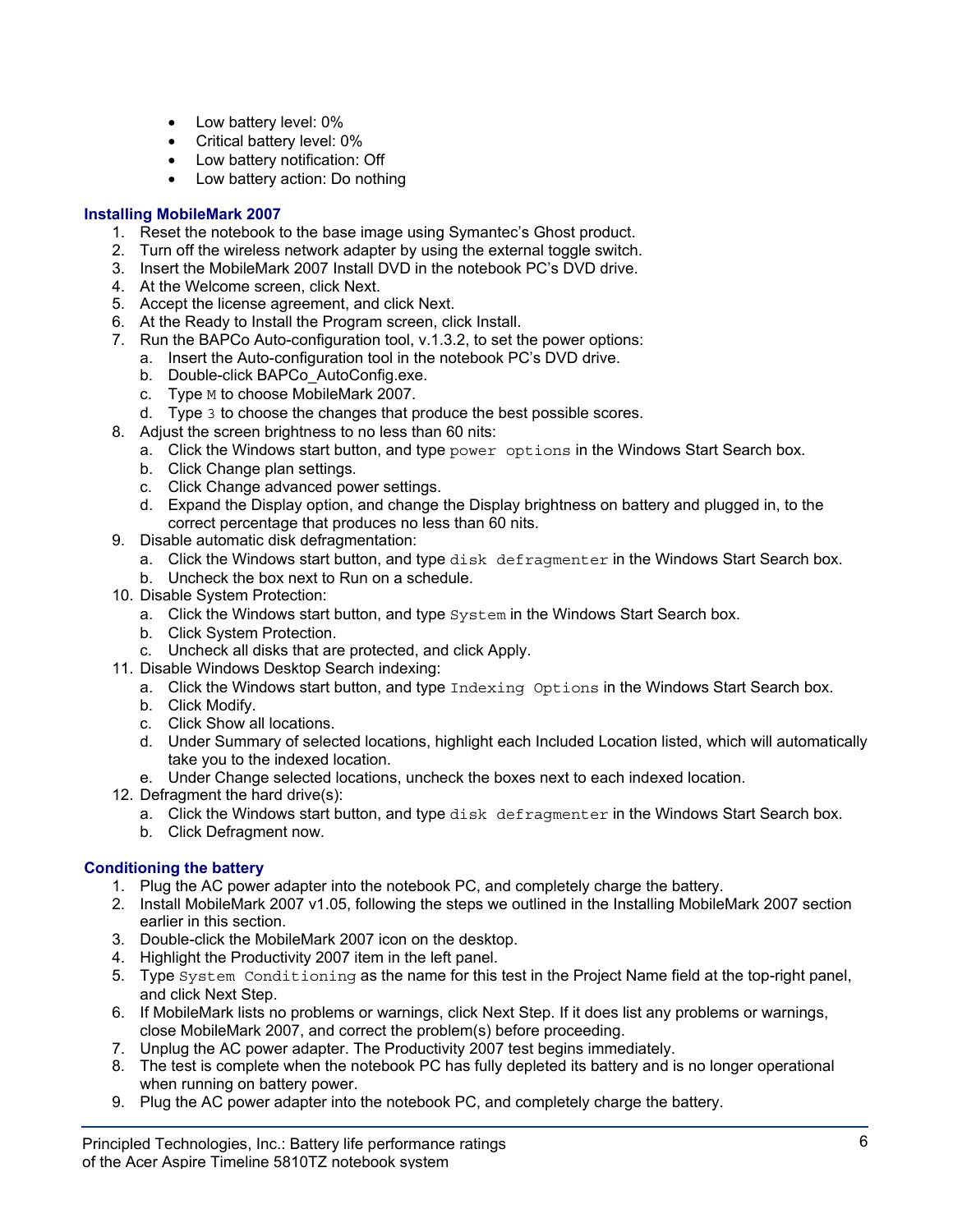#### **Measuring battery life**

We performed the following steps to run the MobileMark Productivity 2007 benchmark:

- 1. Double-click the MobileMark 2007 icon on the desktop.
- 2. Select the Productivity 2007 test by highlighting it in the left panel.
- 3. Enter a name for this test in the Project Name field in the top right panel, and click Next Step.
- 4. If MobileMark lists no problems or warnings, click Next. If it does list any problems or warnings, close MobileMark 2007, and correct the problem(s) before proceeding.
- 5. Unplug the AC power adapter. The test begins immediately.
- 6. The Productivity 2007 test is complete when the notebook PC has fully depleted its battery and is no longer operational when running on battery power.

We executed the Productivity 2007 test three times on the system and took the median battery life run as the representative score for that test.

#### **Getting the MobileMark 2007 results**

After each MobileMark test completed, we plugged the AC power adapter into the notebook PC and turned on the system. MobileMark 2007 started automatically after the system booted, analyzed the test scores, and opened the Test Results Viewer with the results from the last test.

To submit these results to BAPCo, we saved the test results directory. To do so, we performed the following steps:

- 1. Browse to the C:\ Program Files\BAPCo\MobileMark 2007\results directory:
	- a. Select My Computer.
	- b. Select Local Disk (C:).
	- c. Select the Program Files directory.
	- d. Select the BAPCo directory.
	- e. Select the MobileMark2007 directory.
	- f. Select the results directory. (Note: The name of the directory for the Productivity 2007 results is the name you gave the test in Step 3 of the MobileMark Productivity 2007 process.)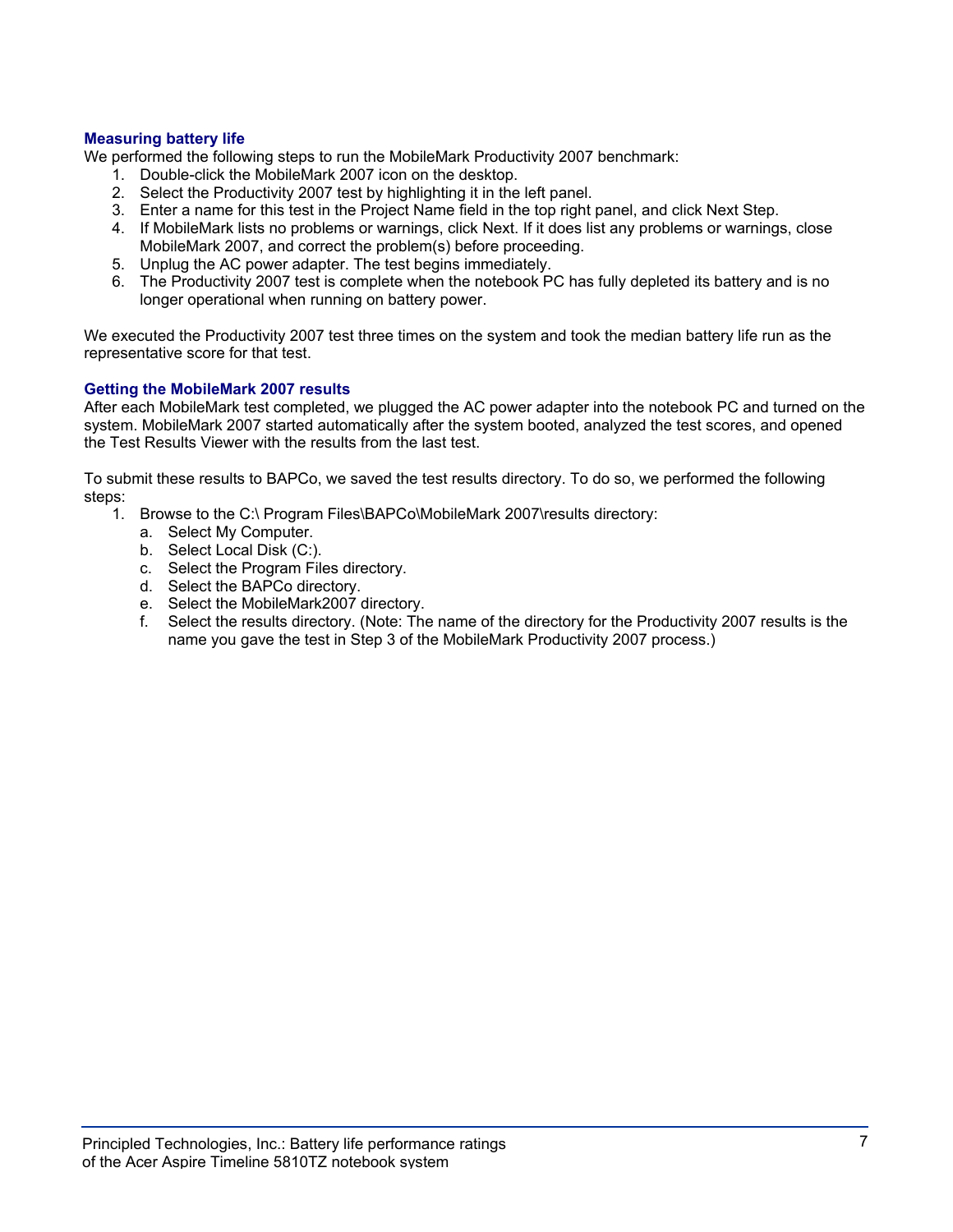# **Appendix A – Test system configuration information**

Figure 4 provides detailed configuration information about the Acer Aspire Timeline 5810TZ notebook system.

| <b>System</b>                                                  | <b>Acer Aspire Timeline 5810TZ</b><br><b>Intel Pentium SU2700</b><br>$1.3$ GHz |
|----------------------------------------------------------------|--------------------------------------------------------------------------------|
|                                                                | $\mathcal{I}_{\mathcal{A}}$                                                    |
| <b>General</b>                                                 |                                                                                |
| Processor and OS kernel: (physical, core, logical)/(UP,<br>MP) | 1P1C1L/UP                                                                      |
| Number of physical processors                                  | 1                                                                              |
| Single/dual-core processors                                    | Single                                                                         |
| System power management policy                                 | MobileMark 2007                                                                |
| Processor power-saving option                                  | Enhanced Intel SpeedStep Technology                                            |
| System dimensions (length x width x height)                    | 14.88" x 8.97" x 0.97" (front)/1.13" (back)                                    |
| System weight                                                  | 5 lbs. 5 oz.                                                                   |
| <b>CPU</b>                                                     |                                                                                |
| Vendor                                                         | Intel                                                                          |
| Name                                                           | Pentium                                                                        |
| Model number                                                   | <b>SU2700</b>                                                                  |
| Stepping                                                       | R <sub>0</sub>                                                                 |
| Socket type and number of pins                                 | Socket P (478)                                                                 |
| Core frequency (GHz)                                           | 1.3                                                                            |
| Front-side bus frequency (MHz)                                 | 800                                                                            |
| L1 cache                                                       | 32 KB + 32 KB                                                                  |
| L <sub>2</sub> cache                                           | 2 MB                                                                           |
| <b>Platform</b>                                                |                                                                                |
| Vendor                                                         | Acer                                                                           |
| Motherboard model number                                       | Aspire 5810TZ                                                                  |
| Motherboard chipset                                            | Intel GS45                                                                     |
| Motherboard revision number                                    | 07                                                                             |
| System serial number                                           | 91709587620                                                                    |
| Bios name and version                                          | INSYDE V1.06 (04/06/2009)                                                      |
| <b>BIOS</b> settings                                           | Default                                                                        |
| <b>Memory module(s)</b>                                        |                                                                                |
| Vendor and model number                                        | Samsung M471B5673EH1-CF8, Samsung<br>M471B2873EH1-CF8                          |
| <b>Type</b>                                                    | PC3-8500                                                                       |

Principled Technologies, Inc.: Battery life performance ratings **8** 8 of the Acer Aspire Timeline 5810TZ notebook system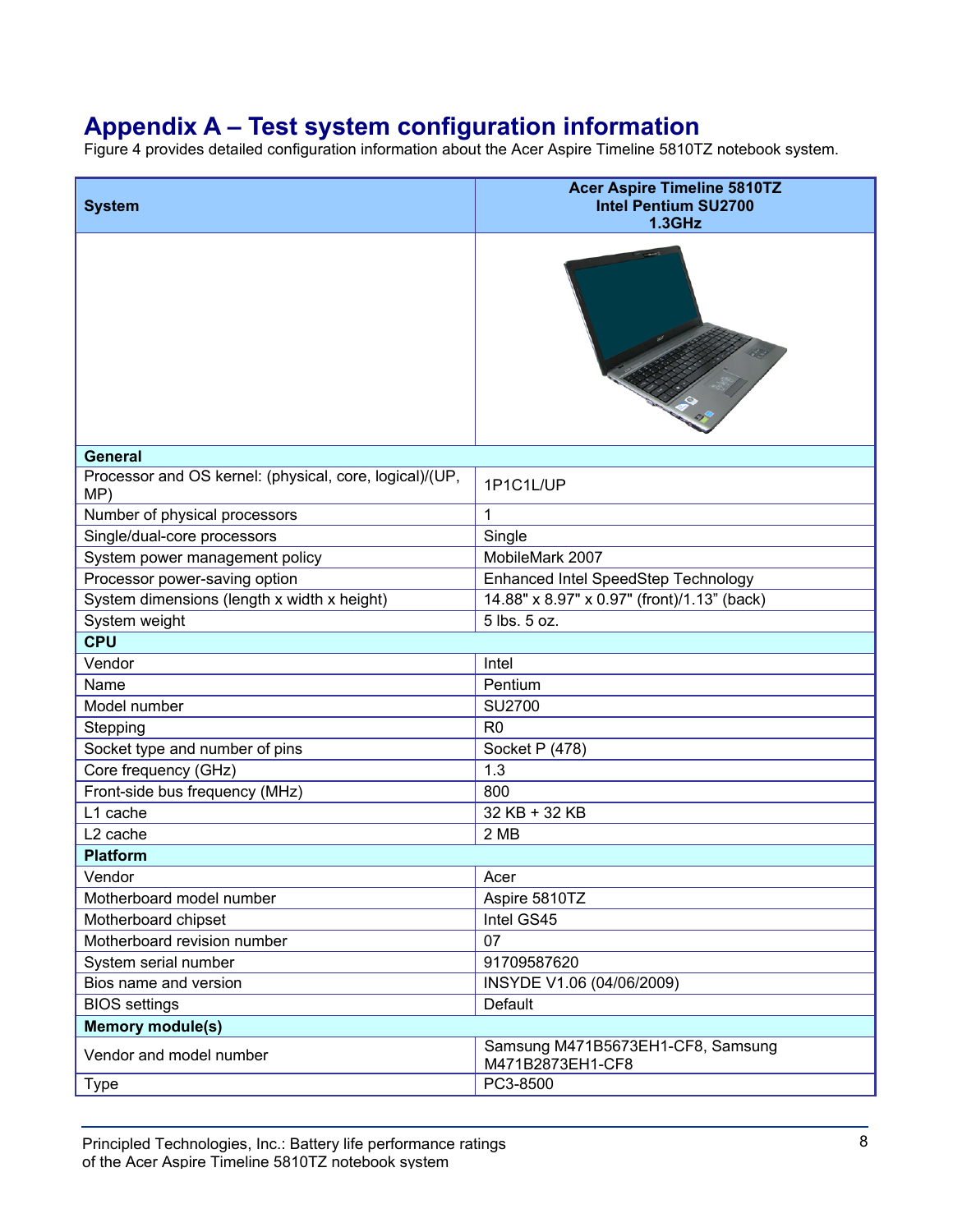| <b>System</b>                                  | <b>Acer Aspire Timeline 5810TZ</b><br><b>Intel Pentium SU2700</b><br>1.3GHz |  |
|------------------------------------------------|-----------------------------------------------------------------------------|--|
| Speed (MHz)                                    | 1,066                                                                       |  |
| Speed running in the system (MHz)              | 800                                                                         |  |
| Timing/latency (tCL-tRCD-tRP-tRASmin)          | $6 - 6 - 6 - 15$                                                            |  |
| Size (MB)                                      | 3,072                                                                       |  |
| Number of memory module(s)                     | $\overline{2}$                                                              |  |
| Chip organization (single-sided, double-sided) | Double-sided                                                                |  |
| Channel (single/dual)                          | Dual                                                                        |  |
| <b>Hard disk</b>                               |                                                                             |  |
| Vendor and model number                        | Western Digital WD3200BEVT-22ZCTO                                           |  |
| Size (GB)                                      | 320                                                                         |  |
| Buffer size (MB)                               | 8                                                                           |  |
| <b>RPM</b>                                     | 5,400                                                                       |  |
| <b>Type</b>                                    | SATA 3.0 Gb/s                                                               |  |
| Controller                                     | Intel 82801IM (ICH9-M)                                                      |  |
| Controller driver                              | Intel 8.8.0.1009 (02/11/2009)                                               |  |
| <b>Operating system</b>                        |                                                                             |  |
| Name                                           | Microsoft Windows Vista Home Premium x86                                    |  |
| <b>Build number</b>                            | 6001                                                                        |  |
| Service pack                                   | Service Pack 1                                                              |  |
| File system                                    | <b>NTFS</b>                                                                 |  |
| Kernel                                         | ACPI x86-Based PC                                                           |  |
| Language                                       | English                                                                     |  |
| Microsoft DirectX version                      | 10                                                                          |  |
| <b>Graphics</b>                                |                                                                             |  |
| Vendor and model number                        | Mobile Intel GMA 4500MHD                                                    |  |
| <b>Type</b>                                    | Integrated                                                                  |  |
| Chipset                                        | Mobile Intel 4 Series Express Chipset                                       |  |
| <b>BIOS</b> version                            | 1736.0                                                                      |  |
| Total available graphics memory (MB)           | 1,308                                                                       |  |
| Dedicated video memory (MB)                    | 64                                                                          |  |
| System video memory (MB)                       | 64                                                                          |  |
| Shared system memory (MB)                      | 1,180                                                                       |  |
| Resolution                                     | 1,366 x 768 x 32 bit                                                        |  |
| <b>Driver</b>                                  | Intel 7.15.10.1666 (02/26/2009)                                             |  |
| Sound card/subsystem                           |                                                                             |  |
| Vendor and model number                        | Realtek High Definition Audio, Intel High Definition<br>Audio HDMI          |  |
| <b>Driver</b>                                  | Realtek 6.0.1.5830 (04/10/2009), Intel 6.10.0.2067<br>(09/22/2008)          |  |
| <b>Ethernet</b>                                |                                                                             |  |
| Vendor and model number                        | Atheros AR8131 PCI-E Gigabit                                                |  |
| <b>Driver</b>                                  | Atheros 1.0.0.10 (02/22/2009)                                               |  |
| <b>Wireless</b>                                |                                                                             |  |
| Vendor and model number                        | Atheros AR5B91                                                              |  |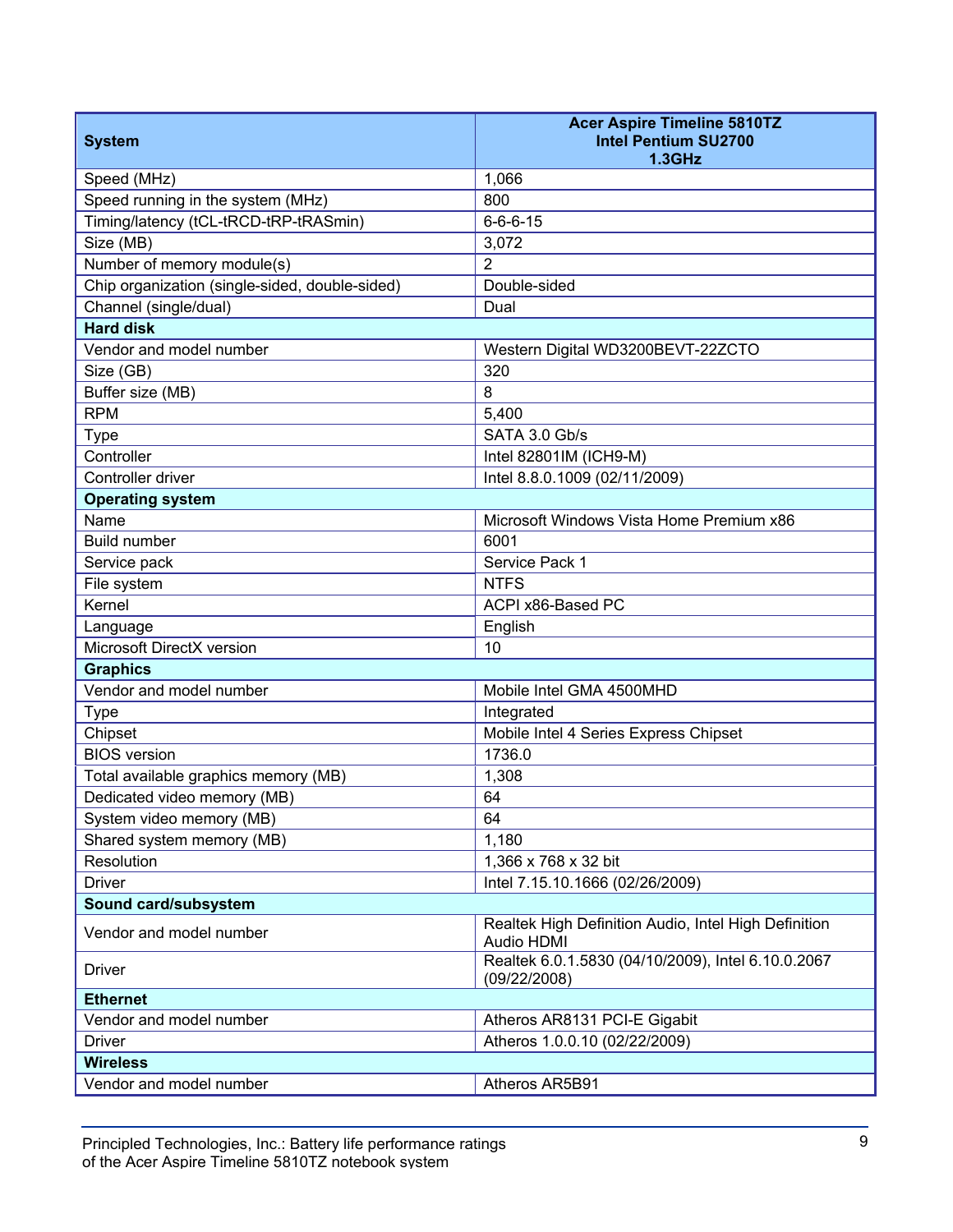| <b>System</b>                  | <b>Acer Aspire Timeline 5810TZ</b><br><b>Intel Pentium SU2700</b><br><b>1.3GHz</b> |
|--------------------------------|------------------------------------------------------------------------------------|
| <b>Driver</b>                  | Atheros 7.6.1.194 (12/29/2008)                                                     |
| <b>Optical drive(s)</b>        |                                                                                    |
| Vendor and model number        | TSSTcorp TS-U633A                                                                  |
| <b>Type</b>                    | DVD-RW                                                                             |
| <b>USB ports</b>               |                                                                                    |
| <b>Number</b>                  | $\overline{4}$                                                                     |
| <b>Type</b>                    | <b>USB 2.0</b>                                                                     |
| Other                          | Media card reader                                                                  |
| IEEE 1394 ports                |                                                                                    |
| Number                         | $\mathbf 0$                                                                        |
| <b>Monitor</b>                 |                                                                                    |
| LCD type                       | <b>LED-backlit TFT LCD</b>                                                         |
| Screen size (inches)           | 15.6                                                                               |
| Refresh rate (Hz)              | 60                                                                                 |
| <b>Battery</b>                 |                                                                                    |
| <b>Type</b>                    | Acer AS09D70 Lithium-ion                                                           |
| Size (length x width x height) | 10.75" x 2" x .75"                                                                 |
| Rated capacity                 | 5,600mAh/11.1V (56Wh)                                                              |
| Weight (ounces)                | 12                                                                                 |

**Figure 4: Detailed system information for the notebook system we tested.**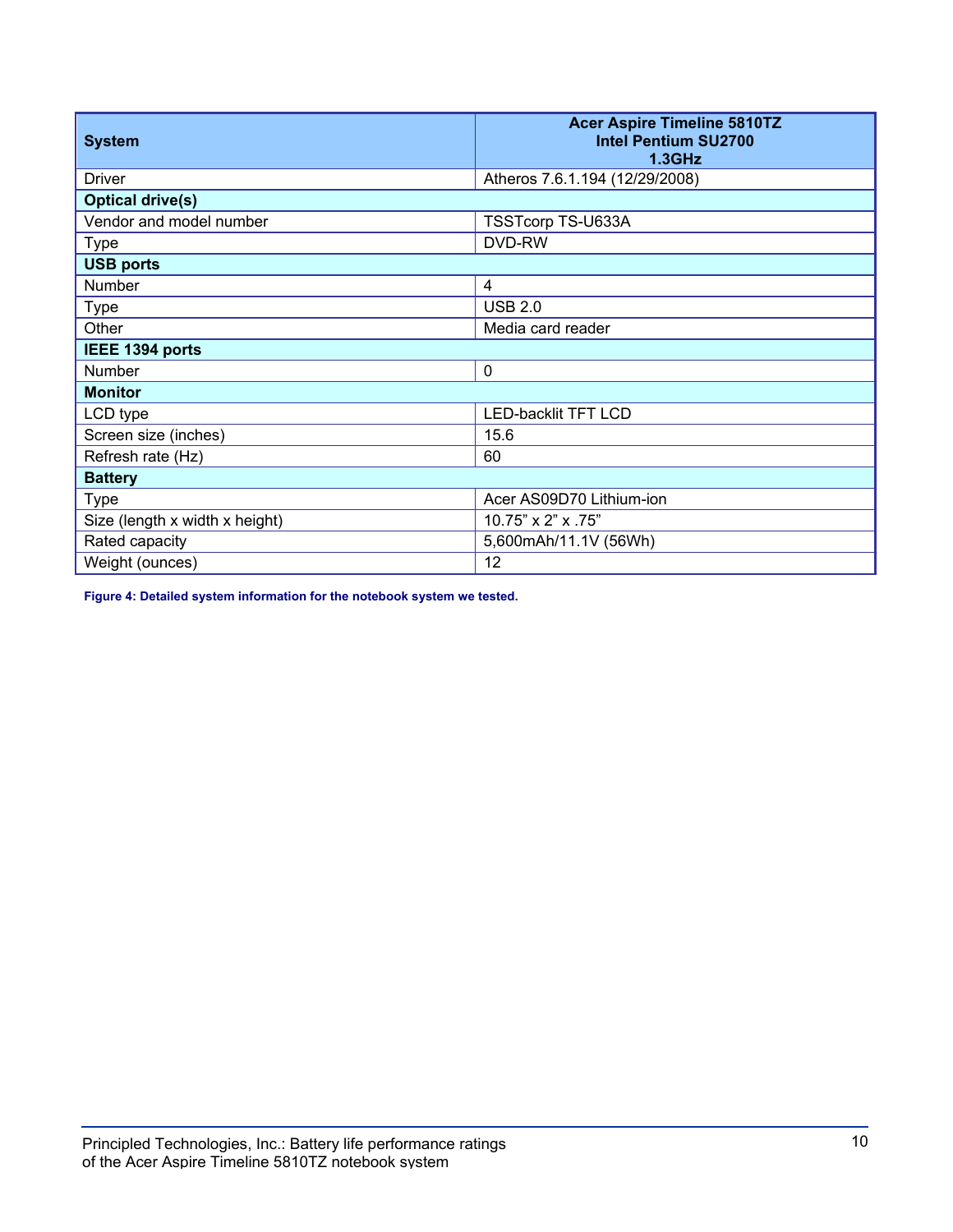# **Appendix B – Complete test results**

Figure 5 presents the complete MobileMark 2007 Productivity 2007 test results for the Acer Aspire Timeline 5810TZ notebook system. We conducted one conditioning run followed by three Official MobileMark 2007 Productivity 2007 runs.

|                                                                               | <b>Acer Aspire Timeline</b><br>5810TZ (68 nits) |
|-------------------------------------------------------------------------------|-------------------------------------------------|
| <b>MobileMark 2007 Productivity 2007</b>                                      |                                                 |
| MobileMark 2007 - Productivity 2007 - Performance Qualification score - Run 1 | 93                                              |
| MobileMark 2007 - Productivity 2007 - Performance Qualification score - Run 2 | 95                                              |
| MobileMark 2007 - Productivity 2007 - Performance Qualification score - Run 3 | 95                                              |
| MobileMark 2007 - Productivity 2007 - Battery Life score (minutes) - Run 1    | 506                                             |
| MobileMark 2007 - Productivity 2007 - Battery Life score (minutes) - Run 2    | 517                                             |
| MobileMark 2007 - Productivity 2007 - Battery Life score (minutes) - Run 3    | 514                                             |

**Figure 5: MobileMark 2007 Productivity 2007 scores for Acer Aspire Timeline 5810TZ notebook system we tested.**